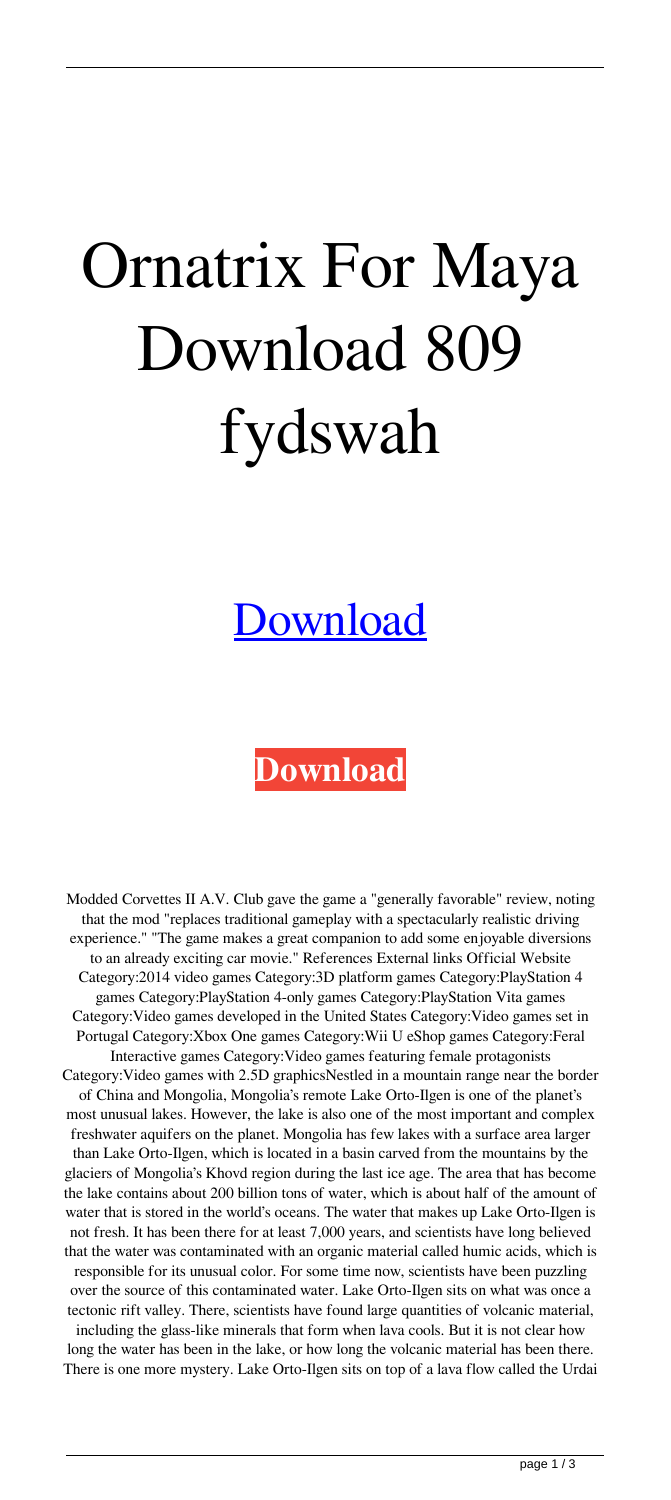Tsai volcano, which is covered in a layer of orange-yellow clay that was deposited about 1,300 years ago. But around Lake Or